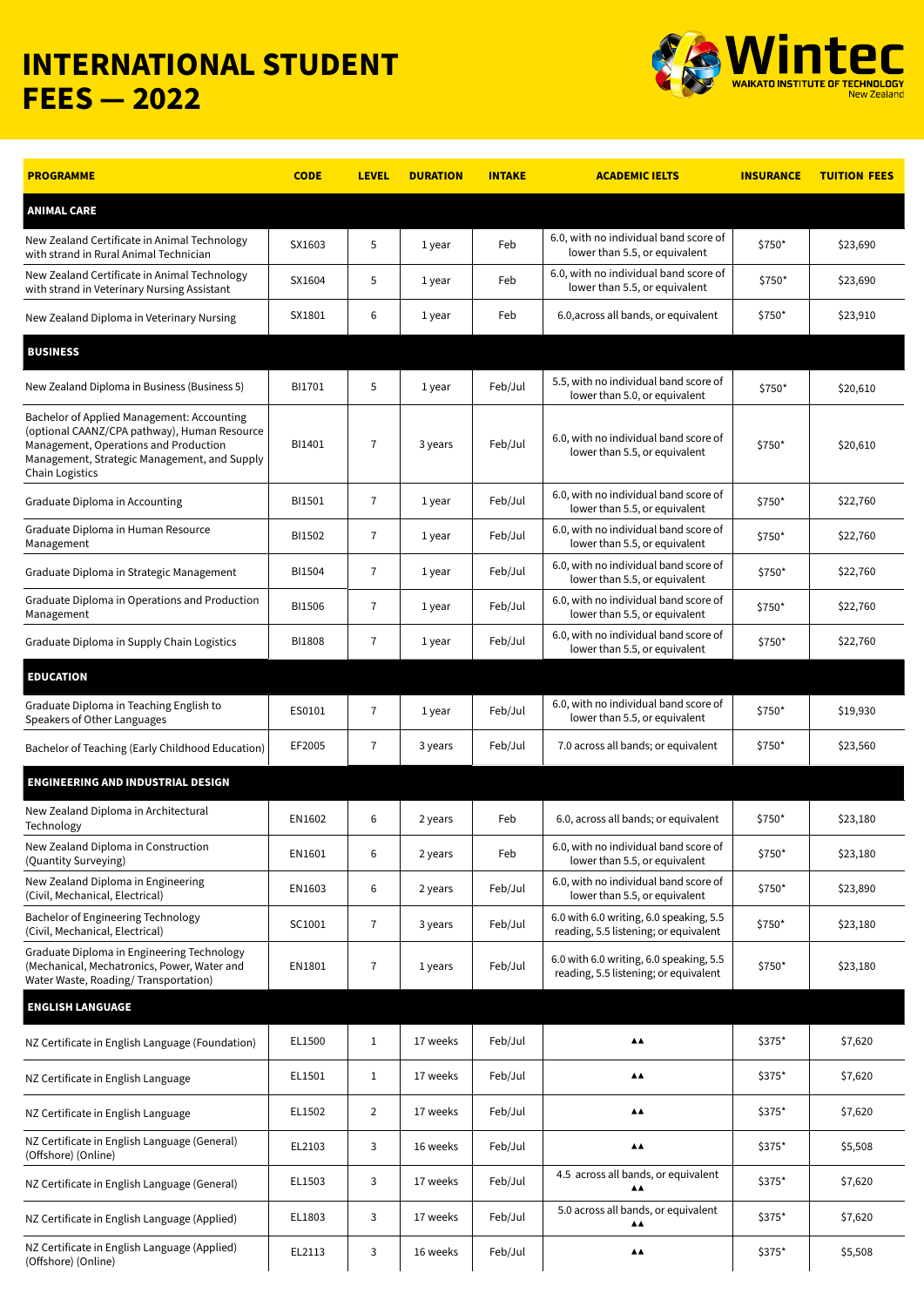| <b>PROGRAMME</b>                                                            | <b>CODE</b>               | <b>LEVEL</b>      | <b>DURATION</b> | <b>INTAKE</b>       | <b>ACADEMIC IELTS</b>                                                                                                 | <b>INSURANCE</b> | <b>TUITION FEES</b> |
|-----------------------------------------------------------------------------|---------------------------|-------------------|-----------------|---------------------|-----------------------------------------------------------------------------------------------------------------------|------------------|---------------------|
| <b>ENGLISH LANGUAGE</b>                                                     |                           |                   |                 |                     |                                                                                                                       |                  |                     |
| NZ Certificate in English Language (Employment)                             | EL1804                    | $\overline{4}$    | 17 weeks        | Feb/Jul             | 5.5 across all bands, or equivalent<br>▲▲                                                                             | \$375*           | \$7,620             |
| NZ Certificate in English Language (Academic)<br>(Offshore) (Online)        | EL2104                    | 4                 | 16 weeks        | Feb/Jul             | ▲▲                                                                                                                    | \$375*           | \$5,508             |
| NZ Certificate in English Language (Academic)                               | EL1504                    | 4                 | 17 weeks        | Feb/Jul             | 5.5 across all bands; or equivalent $\triangle\blacktriangle$                                                         | \$375*           | \$7,620             |
| NZ Certificate in English Language (Academic)<br>(Offshore) (Online)        | EL2105                    | 5                 | 16 weeks        | Feb/Jul             | $\triangle \triangle$                                                                                                 | \$375*           | \$5,508             |
| NZ Certificate in English Language (Academic)                               | EL1505                    | 5                 | 17 weeks        | Feb/Jul             | 6.0 across all bands; or equivalent ▲▲                                                                                | \$375*           | \$7,620             |
| English Language Training<br>(non assessed. Not leading to a qualification) | EL1701                    | $\qquad \qquad -$ | Min 3 weeks     | Weekly ▲            | $\triangle \triangle$                                                                                                 | \$375*           | \$570 per week      |
| <b>IELTS Preparation</b><br>(Tuesdays and Thursdays, 5pm - 8pm)             | ELOL234B                  | $\qquad \qquad -$ | 6 weeks         | Mar/May/<br>Aug/Oct |                                                                                                                       | \$375*           | \$400               |
| Summer School English                                                       | <b>LANG425</b><br>LANG426 | —                 | 6 weeks         | Dec/Jan             | ▲▲                                                                                                                    | \$375*           | \$570 per week      |
| <b>FOUNDATION</b>                                                           |                           |                   |                 |                     |                                                                                                                       |                  |                     |
| Te Ara Pūtake (My Academic Pathway)                                         | EF1804                    | 4                 | 6 months        | Feb/Jul             | 5.5, with no individual band score of<br>lower than 5.0, or equivalent                                                | \$375*           | \$18,940            |
| <b>HEALTH AND SOCIAL PRACTICE</b>                                           |                           |                   |                 |                     |                                                                                                                       |                  |                     |
| <b>Enrolled Nursing</b>                                                     | HS1702                    | 5                 | 18 months       | Feb/Jul             | 6.5, across all bands, or equivalent                                                                                  | \$750*           | \$23,180            |
| Bachelor of Counselling (Paetahi Tumu Korero)                               | HS1602                    | 7                 | 3 years         | Feb                 | 6.5, across all bands, or equivalent                                                                                  | \$750*           | \$23,600            |
| <b>Bachelor of Midwifery</b>                                                | HL0901                    | 7                 | 4 years         | Feb                 | 7.0, with no less than 6.5 in writing<br>and reading and no less than 7.0 in<br>speaking and listening; or equivalent | \$750*           | \$23,800            |
| <b>Bachelor of Nursing</b>                                                  | HL0902                    | $\overline{7}$    | 3 years         | Feb/Jul             | 6.5 across all bands; or equivalent                                                                                   | \$750*           | \$23,600            |
| <b>Bachelor of Social Work</b>                                              | HS0114                    | 7                 | 4 years         | Feb                 | 6.5 across all bands; or equivalent                                                                                   | \$750*           | \$18,940            |
| Postgraduate Certificate in Health and Social<br>Practice                   | HS1103                    | 8                 | 6 months        | <b>AAA</b>          | 7.0 across all bands; or equivalent                                                                                   | \$750*           | \$23,600            |
| Postgraduate Diploma in Health and Social<br>Practice                       | HS1102                    | 8                 | 1 year          | Feb/Jul             | 7.0 across all bands; or equivalent                                                                                   | \$750*           | \$23,600            |
| Master of Nursing (Pre-Registration)                                        | HS1903                    | 9                 | 2 years         | Feb                 | 7.0 across all bands; or equivalent                                                                                   | \$750*           | \$23,950            |
| <b>HOSPITALITY AND COOKERY</b>                                              |                           |                   |                 |                     |                                                                                                                       |                  |                     |
| Culinary Arts Year 1                                                        | RS1601                    | 4                 | 1 year          | Feb/Jul             | 5.5, with no individual band score of<br>lower than 5.0, or equivalent                                                | \$750*           | \$19,360            |
| Culinary Arts Year 2                                                        | RS1701                    | 5                 | 1 year          | Feb/Jul             | 5.5, with no individual band score of<br>lower than 5.0, or equivalent                                                | \$750*           | \$18,230            |
| HORTICULTURE, LANDSCAPE<br><b>AND TREE CARE</b>                             |                           |                   |                 |                     |                                                                                                                       |                  |                     |
| New Zealand Diploma in Landscape Practice                                   | SX1802                    | 5                 | 1 year          | Feb/Jul             | 5.5, with no individual band score of<br>lower than 5.0, or equivalent                                                | \$750*           | \$23,180            |
| New Zealand Diploma in Arboriculture                                        | AG0307                    | 6                 | 1 year          | Feb                 | 6.0, with no individual band score of<br>lower than 5.5, or equivalent                                                | \$750*           | \$23,180.00         |
| <b>INFORMATION TECHNOLOGY</b>                                               |                           |                   |                 |                     |                                                                                                                       |                  |                     |
| New Zealand Certificate in Information<br>Technology                        | BI1606                    | 5                 | 6 months        | Feb/Jul             | 5.5, with no individual band score of<br>lower than 5.0, or equivalent                                                | \$375*           | \$22,160            |
| New Zealand Diploma in Information Technology<br>Technical Support          | BI1607                    | 5                 | 1 year          | Feb/Jul             | 5.5, with no individual band score of<br>lower than 5.0, or equivalent                                                | \$750*           | \$23,180            |
| Bachelor of Applied Information Technology                                  | BI1601                    | $\overline{7}$    | 3 years         | Feb/Jul             | 6.0, with no individual band score of<br>lower than 5.5, or equivalent                                                | \$750*           | \$23,180            |
| Graduate Diploma in Information Technology                                  | BI1804                    | 7                 | 1 year          | Apr/Jul/Nov         | 6.0, with no individual band score of<br>lower than 5.5, or equivalent                                                | \$750*           | \$23,180            |
| Postgraduate Certificate in Applied Information<br>Technology               | BI1702                    | 8                 | 6 months        | Feb/Jul             | 6.5, with no individual band score of<br>lower than 6.0, or equivalent                                                | \$375*           | \$23,180            |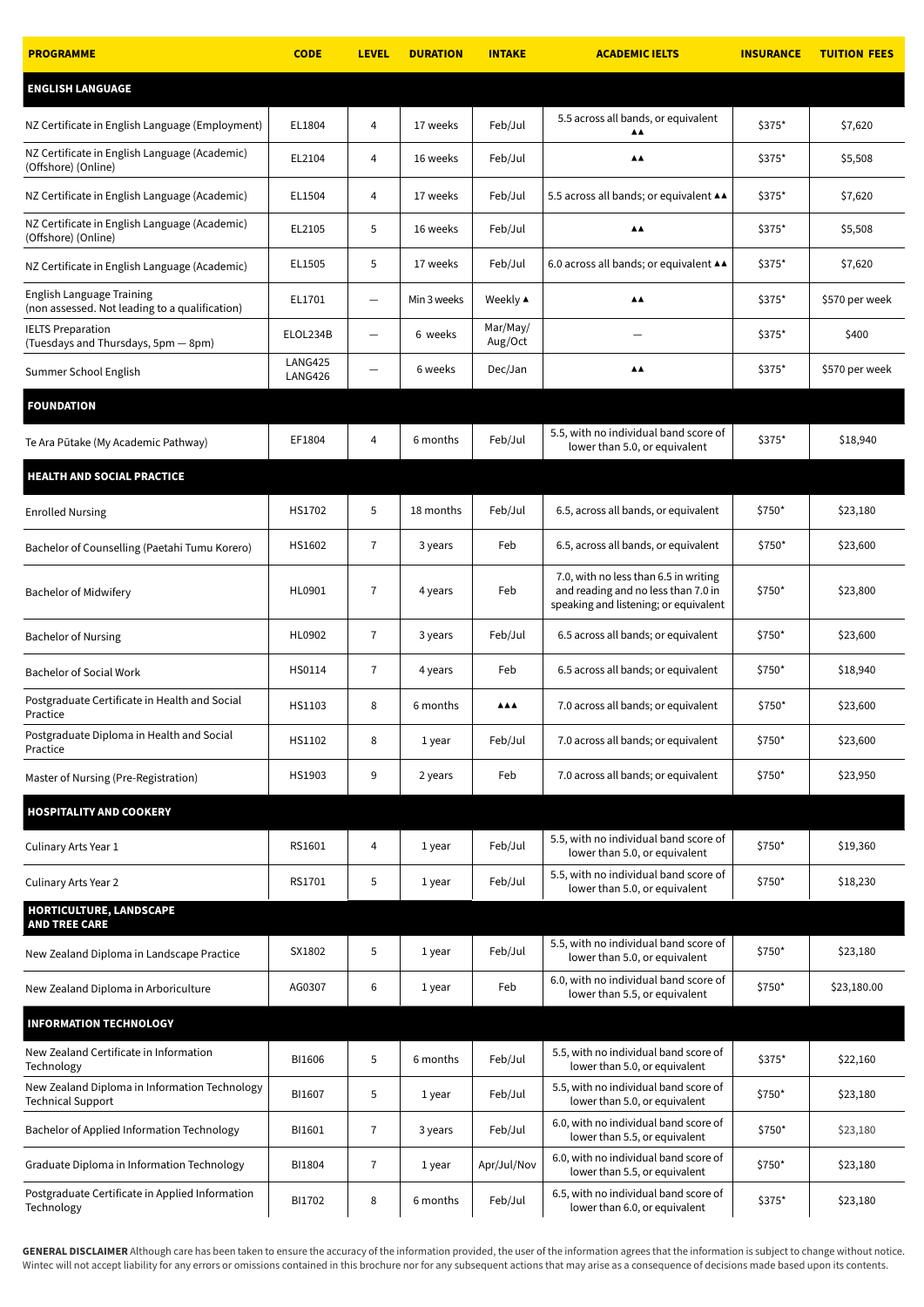| <b>PROGRAMME</b>                                                                        | <b>CODE</b> | <b>LEVEL</b>   | <b>DURATION</b> | <b>INTAKE</b>                       | <b>ACADEMIC IELTS</b>                                                  | <b>INSURANCE</b> | <b>TUITION FEES</b> |
|-----------------------------------------------------------------------------------------|-------------|----------------|-----------------|-------------------------------------|------------------------------------------------------------------------|------------------|---------------------|
| <b>INFORMATION TECHNOLOGY</b>                                                           |             |                |                 |                                     |                                                                        |                  |                     |
| Postgraduate Diploma in Applied Informatics                                             | IT1101      | 8              | 1 year          | Feb/Jul                             | 6.5, with no individual band score of<br>lower than 6.0, or equivalent | \$750*           | \$23,180            |
| Postgraduate Diploma in Applied Information<br>Technology                               | BI1703      | 8              | 1 year          | Feb/Jul                             | 6.5, with no individual band score of<br>lower than 6.0, or equivalent | \$750*           | \$23,180            |
| Master of Applied Information Technology                                                | BI1704      | 9              | 18 months       | Feb/Jul                             | 6.5, with no individual band score of<br>lower than 6.0, or equivalent | \$750*           | \$23,180            |
| <b>INNOVATION</b>                                                                       |             |                |                 |                                     |                                                                        |                  |                     |
| Master of Applied Innovation                                                            | RI1602      | 9              | 18 months       | Feb/Jun                             | 7.0 across all bands; or equivalent                                    | \$750*           | \$19,120            |
| <b>MEDIA ARTS</b>                                                                       |             |                |                 |                                     |                                                                        |                  |                     |
| New Zealand Diploma in Journalism                                                       | BM1903      | 5              | 1 year          | Feb                                 | 6.0 across all bands; or equivalent                                    | $$750*$          | \$19,480            |
| Bachelor of Contemporary Art                                                            | BM1902      | $\overline{7}$ | 3 years         | Feb/Enquire<br>for Jul              | 6.0, with no individual band score of<br>lower than 5.5, or equivalent | \$750*           | \$23,180            |
| <b>Bachelor of Communication</b>                                                        | BM1801      | 7              | 3 years         | Feb/Enquire<br>for July             | 6.0, with no individual band score of<br>lower than 5.5, or equivalent | \$750*           | \$20,310            |
| <b>Bachelor of Design</b>                                                               | BM1802      | 7              | 3 years         | Feb/Enquire<br>for July             | 6.0, with no individual band score of<br>lower than 5.5, or equivalent | \$750*           | \$23,570            |
| Bachelor of Music and Performing Arts                                                   | BM1901      | $\overline{7}$ | 3 years         | Feb/Enguire<br>for July             | 6.0, with no individual band score of<br>lower than 5.5, or equivalent | $$750*$          | \$23,180            |
| Graduate Diploma in Communication                                                       | CO0005      | 7              | 1 year          | Feb/Jul<br>(subject to<br>approval) | 6.0, with no individual band score of<br>lower than 5.5, or equivalent | \$750*           | \$18,940            |
| Bachelor of Media Arts (Honours)                                                        | BM0001      | 8              | 1 year          | Mar/Aug                             | 6.5, with no individual band score of<br>lower than 6.0, or equivalent | $$750*$          | \$23,180            |
| Master of Arts                                                                          | BM0501      | 9              | 1 year          | Mar/Aug/Oct                         | 6.5, with no individual band score of<br>lower than 6.0, or equivalent | \$750*           | \$23,180            |
| <b>SCIENCE (APPLIED)</b>                                                                |             |                |                 |                                     |                                                                        |                  |                     |
| New Zealand Certificate in Applied Science<br>(Applied Science 3)                       | SX1706      | 3              | 6 months        | Feb/Jul                             | 5.0, across all bands, or equivalent                                   | $$750*$          | \$23,910            |
| New Zealand Diploma in Applied Science<br>(Applied Science 5)                           | SX1709      | 5              | 1 year          | Feb/Jul                             | 5.5, with no individual band score of<br>lower than 5.0, or equivalent | \$750*           | \$23,910            |
| New Zealand Diploma in Applied Science<br>(Applied Science 6)                           | SX1707      | 6              | 1 year          | Feb/Jul                             | 6.0, with no individual band score of<br>lower than 5.5, or equivalent | \$750*           | \$23,910            |
| Bachelor of Technology (Biotechnology,<br>Environmental Technology, or Food Technology) | SC0901      | $\overline{7}$ | 3 year          | Feb/Jul                             | 6.0, with no individual band score of<br>lower than 5.5, or equivalent | \$750*           | \$23,180            |
| <b>SPORT SCIENCE AND</b><br><b>HUMAN PERFORMANCE</b>                                    |             |                |                 |                                     |                                                                        |                  |                     |
| Certificate in Outdoor Adventure Education                                              | SH1902      | 4              | 1 year          | Feb                                 | 5.5, with no individual band score of<br>lower than 5.0, or equivalent | \$750*           | \$22,930            |
| New Zealand Diploma in Wellness and Relaxation<br>Massage                               | SH1803      | 5              | 1 year          | Feb                                 | 5.5, with no individual band score of<br>lower than 5.0, or equivalent | $$750*$          | \$18,940            |
| New Zealand Diploma in Remedial Massage                                                 | SH1901      | 6              | 1 year          | Feb                                 | 6.0, with no individual band score of<br>lower than 5.5, or equivalent | \$750*           | \$19,480            |
| Bachelor of Sport and Exercise Science                                                  | SC9501      | 7              | 3 years         | Feb/Jul                             | 6.0, with no individual band score of<br>lower than 5.5, or equivalent | \$750*           | \$23,910            |
| Bachelor of Sport and Exercise Science (Honours)                                        | SP0202      | 8              | 1 year          | Feb/Jul                             | 6.5, with no individual band score of<br>lower than 6.0, or equivalent | \$750*           | \$23,690            |
| Graduate Diploma in Sport and Exercise Science                                          | SP0801      | $\overline{7}$ | 1 year          | Feb/Jul                             | 6.0, with no individual band score of<br>lower than 5.5, or equivalent | \$750*           | \$23,910            |
| Postgraduate Diploma in Sport and Exercise<br>Science                                   | SP0201      | 8              | 1 year          | Feb/Jul                             | 6.5, with no individual band score of<br>lower than 6.0, or equivalent | \$750*           | \$24,300            |
| Master of Science (Human Performance Science)                                           | SP0203      | 9              | 1.5 years       | Feb/Jul                             | 6.5, with no individual band score of<br>lower than 6.0, or equivalent | \$750*           | \$23,690            |

## **IMPORTANT NOTES**

\* Insurance fees are subject to change, and correct as of October 2021

▲ Intakes for English study are weekly and available for any length (min 3 weeks). However, to gain the NZCEL qualification, students must start in Feb/July and attend the full 17 weeks. ▲▲ You may be asked to attend an interview to establish your English language skill level, and show your likelihood of success. You will also be required to take a placement test.

**IELTS DISCLAIMER** All referrals to IELTS refer to the IELTS Academic module. In all cases, IELTS assessments must be less than 2 years old at the time of application.

**FEES DISCLAIMER** All fees are current for the 2022 academic year only and include the Students Services Fee, Health and Counselling Levy and GST, but exclude other costs. There may be an independent activity fee of up to a \$1000 that may apply to certain courses which is not included in the tuition fee. These fees are approximate and are based on a full-time workload for one year. The fees may vary depending on the amount of credits you are enrolled in. All fees are in New Zealand Dollars. Fees may vary due to changes in law or regulations that are beyond the control of Wintec. Some programmes have additional costs. In some cases, New Zealand Qualifications Authority (NZQA) fees will apply in addition to those listed. Your fees must be paid two weeks before the start of your programme, or at the time you enrol if you are enrolling within two weeks of your start date.. A late payment fee of \$105 will apply where fees are not paid by the due date.